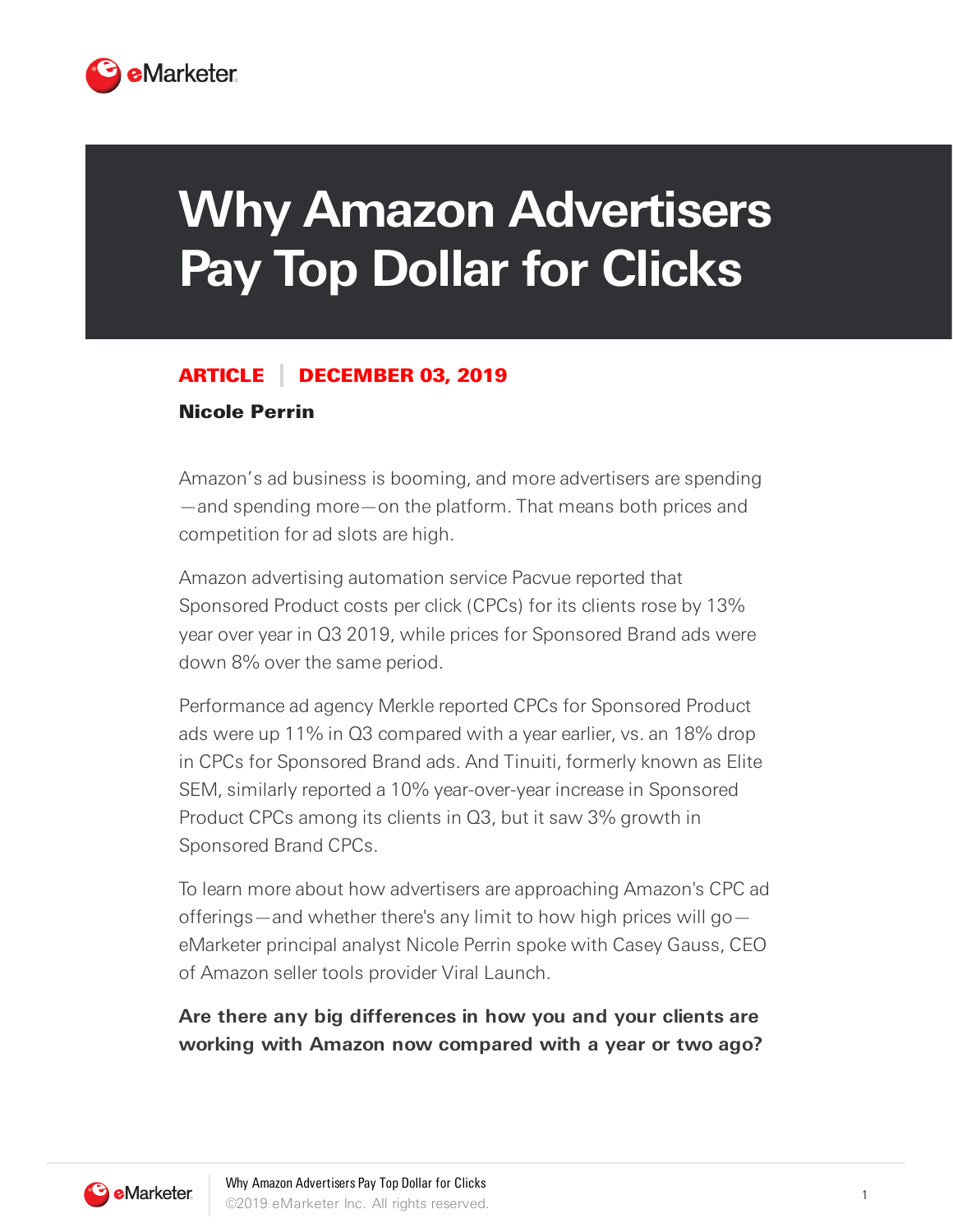The first trend is that advertising became more competitive than we anticipated—or at least at a rate faster than we expected this year. It really started around February and March, as Amazon started rolling out some of its new features. With an increasing focus on advertising, prices have skyrocketed. It's much more difficult to be profitable, and people are starting to really look at CPC as a tool to drive the rest of the business. Advertising is becoming more competitive and more expensive, but also more important.

The second trend is how Amazon is ranking products now. You used to be able to leverage advertising to drive keyword ranking, but there was a major algorithm shift. Now CPC doesn't have that much of an effect on driving new rankings. It's more of a lever to maintain rankings once you use some other tactics to drive that SEO.

### **You mentioned prices going up. CPCs on Amazon are already high—is there a limit to how much prices can increase?**

There's a particular margin that a seller expects to make in a pretty static market. If the average CPC has not reached that prohibitive threshold, there's room for increases.

Our general premise has been that you need to look at CPC as a lever to drive the overall business. Driving more CPC sales does help to maintain keyword ranking, which is important. Driving CPC sales does help drive additional reviews, so sellers who are focused on the whole of their business are able to justify a little higher spending than those who aren't

## **We've also heard that, in some cases, sellers are willing to spend more than their margin on advertising because they expect a higher customer lifetime value and repeat purchases. Are you seeing that among your clients?**

We have some customers on the consumables side who have a 40% reorder rate. They just want to get people into that funnel. They'll pay well above that margin threshold in order to get them into that funnel. That's one scenario.

A second scenario would be: Each sale you give up to a competitor is less ranking that you're driving—and when that competitor gets more